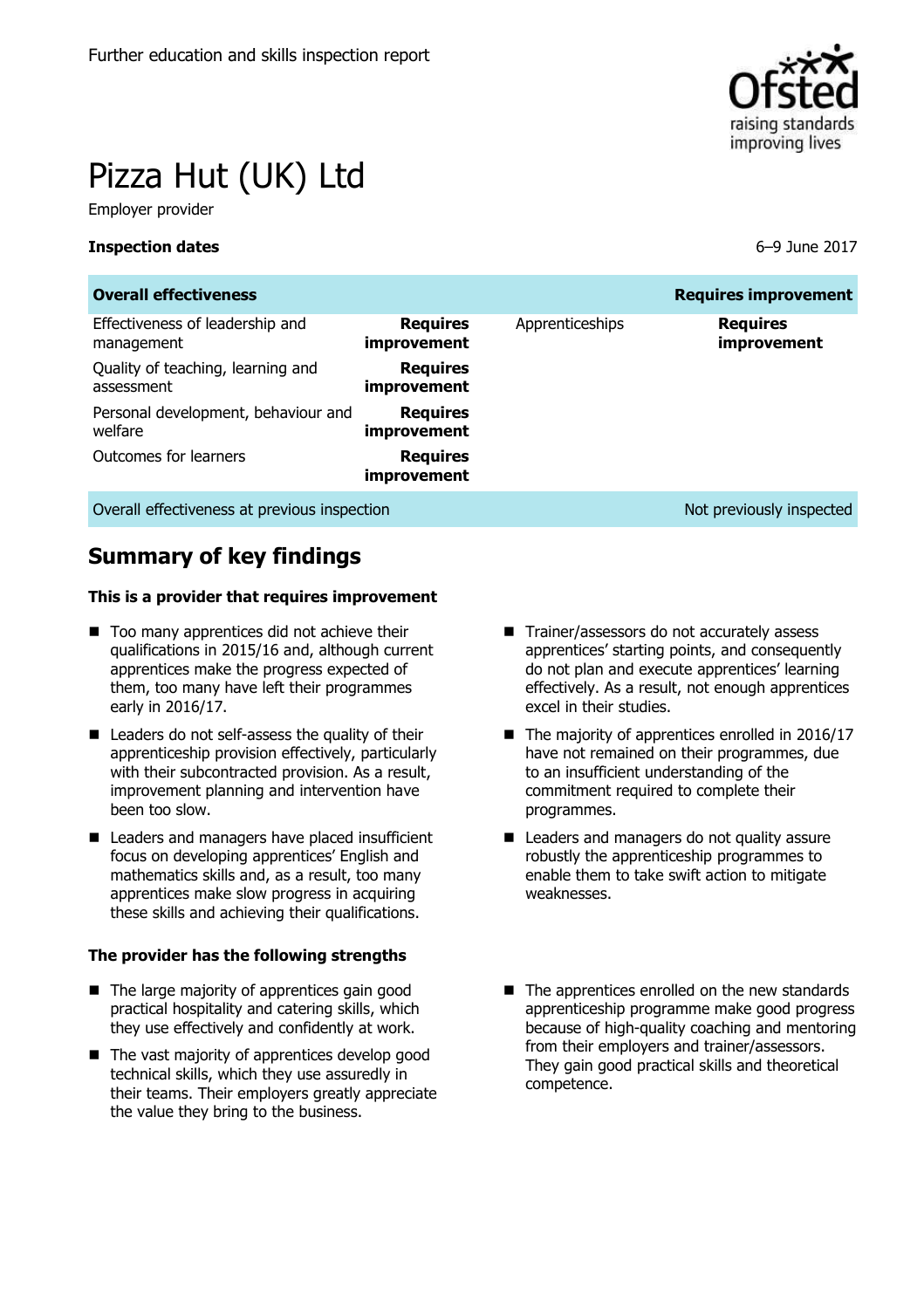

# **Full report**

### **Information about the provider**

- Pizza Hut (UK) Ltd is a large company working within the hospitality and catering sector. It employs up to 10,000 people in over 260 restaurants across the United Kingdom. The head office is based in Borehamwood, Hertfordshire.
- Pizza Hut (UK) Ltd currently has around 60 apprentices following intermediate and advanced apprenticeships in the hospitality and catering sector. The majority of apprentices following intermediate programmes have not been in employment for a significant period of time prior to their apprenticeship. Almost two-thirds of apprentices follow intermediate-level programmes, with a third following advanced-level programmes. A very small number are following programmes offering the new apprenticeships standards. Pizza Hut (UK) Ltd work with one subcontractor, who provides the assessments and the off-the-job training to Pizza Hut apprentices.

### **What does the provider need to do to improve further?**

- Establish accurate and incisive self-assessment that takes into account all aspects of the provision and informs improvements in the quality of teaching, learning and assessment, leading to good outcomes for apprentices.
- Put in place effective improvement planning with subcontractor managers to secure rapid improvements in off-the-job apprenticeship provision.
- Urgently ensure that managers plan the teaching of English and mathematics early in apprentices' programmes. Ensure that trainer/assessors improve apprentices' English and mathematics skills.
- Improve the quality of teaching, learning and assessment by putting in place actions to:
	- ensure that trainer/assessors take apprentices' starting points into account when planning their learning, so that apprentices are suitably stretched
	- make certain that trainer/assessors use high-quality resources to motivate apprentices to make good progress and excel in their learning
	- ensure that assessors and restaurant managers challenge apprentices to make the progress of which they are capable.
- Take swift action to reduce significantly the number of apprentices who leave their programme and ensure that:
	- all apprentices understand fully the demands of their apprenticeship programmes
	- restaurant managers and trainer/assessors plan effectively apprentices' off-the-job training and assessments to allow apprentices enough time to complete their work
	- trainer/assessors and restaurant managers swiftly identify those apprentices at risk of leaving their programme early and put in place effective support to enable them to stay on track.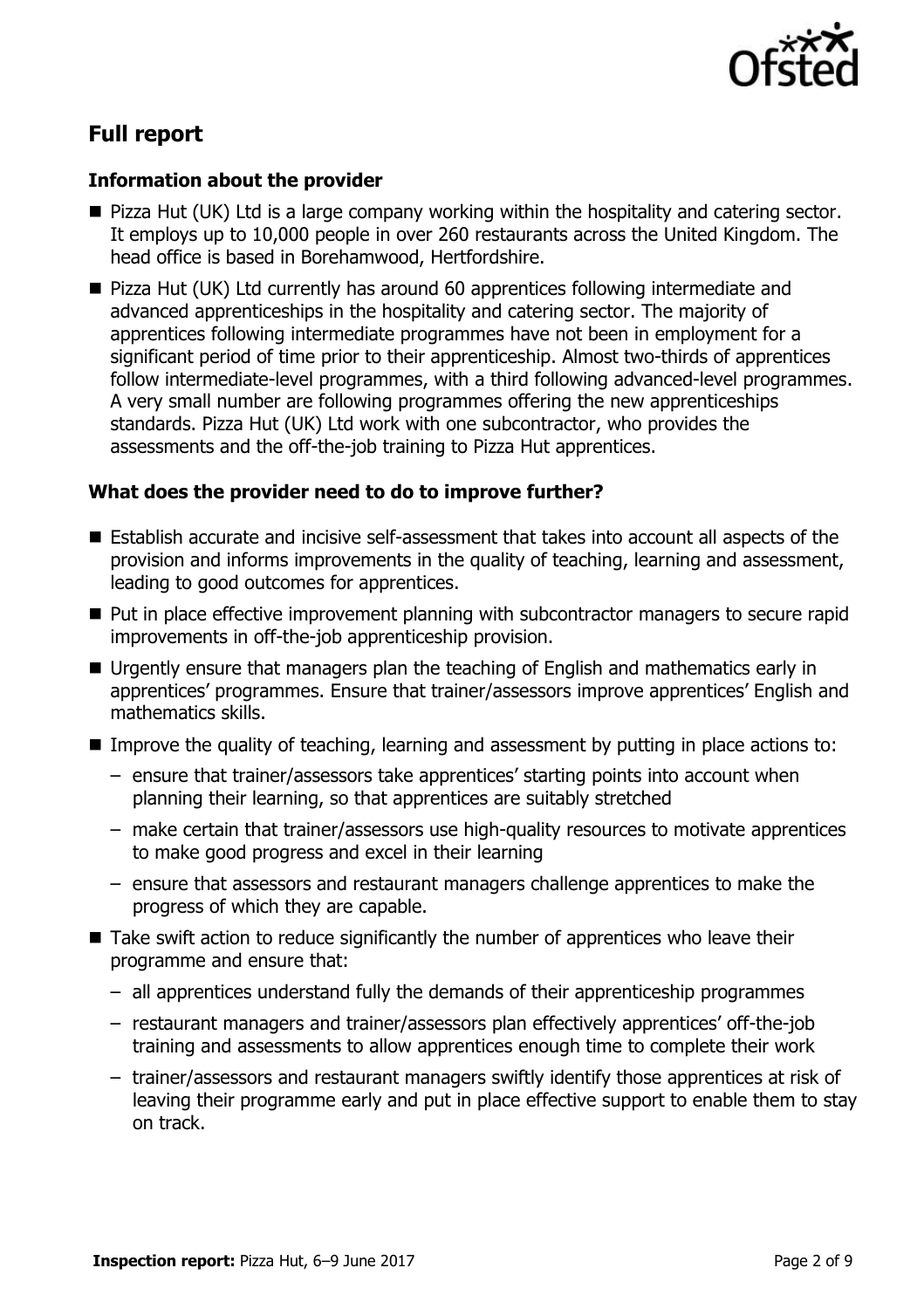

# **Inspection judgements**

#### **Effectiveness of leadership and management Requires improvement**

- $\blacksquare$  Leaders do not ensure that the quality of the apprenticeship provision is of a high standard. They do not make certain that the quality of teaching, learning and assessment is of high quality to ensure good outcomes for apprentices.
- Leaders have not planned and coordinated the on- and off-the-job training sufficiently to enable leaders, managers and assessors to take into account apprentices' overall progress. For example, restaurant managers and trainer/assessors do not work collaboratively and, as a result, the plans for apprentices' learning lack coherence.
- Leaders and managers do not place enough importance on the development of apprentices' English and mathematics skills and do not ensure that restaurant managers and managers within subcontracted provision promote the importance of these skills within training and assessment sessions.
- Leaders and managers do not collect or use data effectively to ensure that they have an accurate understanding of the apprenticeship provision. As a result, their self-assessment report is overly optimistic. Leaders did not halt the decline in achievements in the previous year, and consequently the actions and interventions they put in place were too late.
- Leaders and managers do not monitor the progress of different groups of apprentices and, as a result, are not aware of gaps in the achievement of different groups. They do not collect and monitor the progress of apprentices who have learning difficulties and/or disabilities. At the time of inspection there were no apprentices who had declared a learning difficulty and/or disability.
- Managers have recently started to monitor current apprentices' progress to meet the minimum requirements of the qualifications. As a result, leaders and managers have helped to increase significantly the proportion of apprentices who stay on programme to achieve within the agreed, planned timescales.
- Leaders and managers have recently begun to work in collaboration with subcontractor managers, to effectively plan apprentices' training and assessments using the new apprenticeships standards. Leaders, managers and trainer/assessors demonstrate a good understanding of the requirements of the new standards. They plan well to enable the small proportion of apprentices enrolled on this programme to make good progress.
- Leaders and managers have begun to successfully tackle underperformance in response to the poor achievements of apprentices in 2015/16. Recent changes in staff roles have resulted in more-frequent reviews and assessments for current apprentices and this has helped lead to the majority of apprentices who stayed on programme in 2016/17 achieving in the time allocated.
- Leaders and managers successfully promote an inclusive and respectful ethos across the organisation; as a consequence, staff and apprentices work considerately together. Apprentices gain a good understanding of the principles of equality and high-quality customer service and they apply their understanding of the diverse needs of their customers well in the workplace.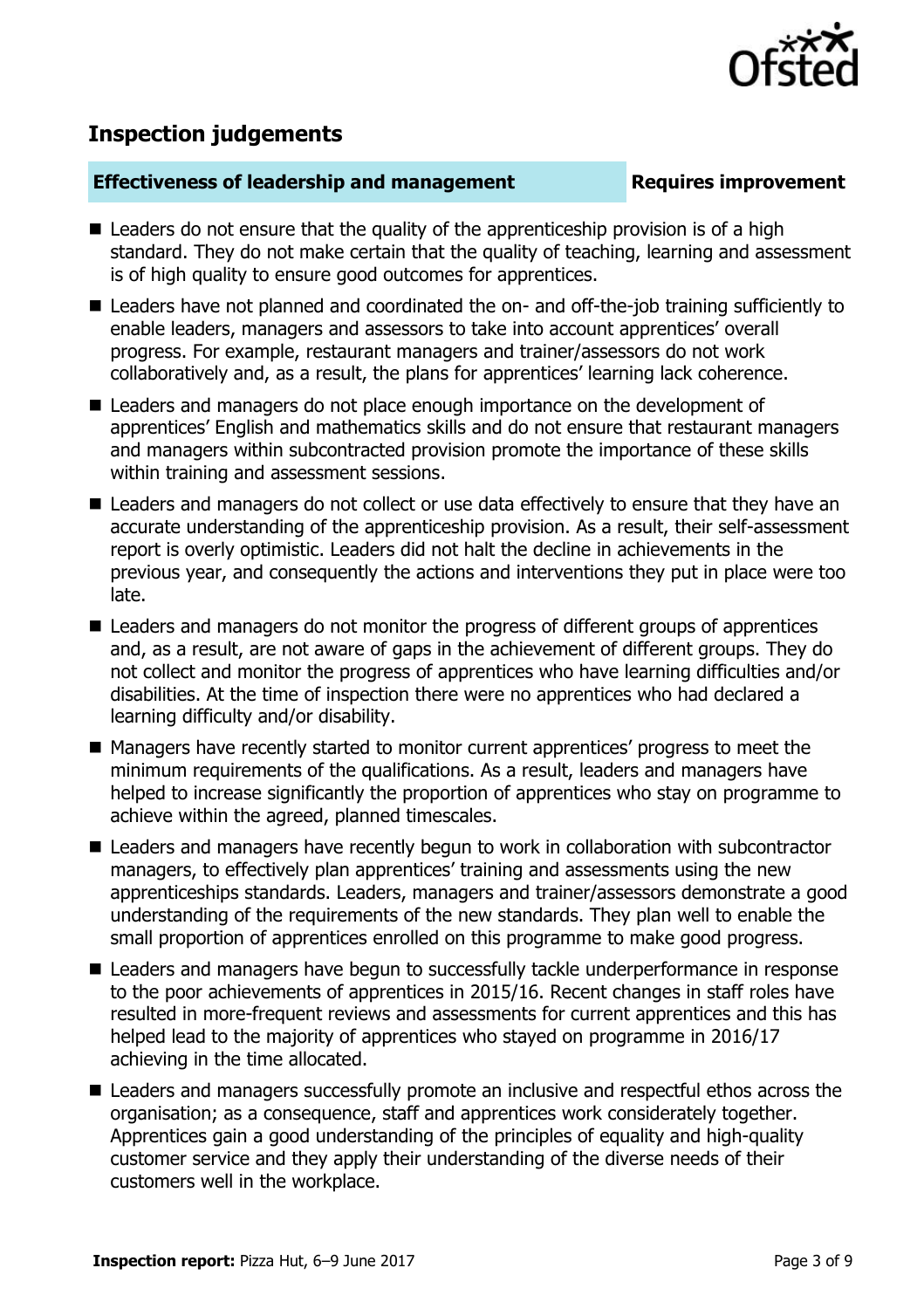

#### **The governance of the provider**

- Governance requires improvement. Senior leaders in the company hold leaders responsible for training to account for apprentices' progress against the minimum completion of their programmes. However, they do not challenge leaders on the quality of the provision.
- Senior leaders do not set a sufficiently high priority for the development of apprentices' English and mathematics skills.
- Senior leaders have recently identified some of the existing weaknesses within the apprenticeships provision. For example, they have ceased placing apprentices in underperforming restaurants. However, this has yet to raise the quality of the apprenticeship programmes.

### **Safeguarding**

- $\blacksquare$  The arrangements for safeguarding are effective.
- Leaders ensure that staff understand fully their safeguarding policies and procedures. As a result, staff articulate confidently the expectations of them and others. For example, restaurant managers effectively complete risk assessments for lone workers and young people working in their restaurants to minimise the risk posed to them.
- All staff complete effective safeguarding training. Trainer/assessors regularly check and report any safeguarding concerns. The designated safeguarding lead takes decisive action to follow up any concerns to full resolution, including referrals to external agencies.
- Managers within the subcontracted provision carry out comprehensive recruitment checks on trainer/assessors and keep up-to-date records to ensure suitability.
- Apprentices must complete comprehensive online training for their safe use of online resources, including the virtual learning environment. Most apprentices complete effective health and safety training within the workplace, such as 'lockdown' procedures, that are mandatory prior to their employment.

#### **Quality of teaching, learning and assessment Requires improvement**

- Staff do not assess apprentices' starting points effectively. Trainer/assessors conduct assessments of apprentices' level of English and mathematics too late into their apprenticeship. Most apprentices do not undertake assessments to measure their prior vocational skills and knowledge to determine their existing skills. As a result, trainer/assessors do not have a comprehensive understanding of the needs of apprentices to enable them to plan effective learning.
- Most trainer/assessors have good subject knowledge and suitable industry experience. They use their skills well to provide apprentices with one-to-one coaching on topics such as food production skills, health and safety and customer service. Most apprentices develop good work-related skills. For example, apprentices who work in the kitchens produce food to a good standard. 'Front of house' apprentices learn to slice a pizza correctly and how best to present food to their customers. An apprentice following a food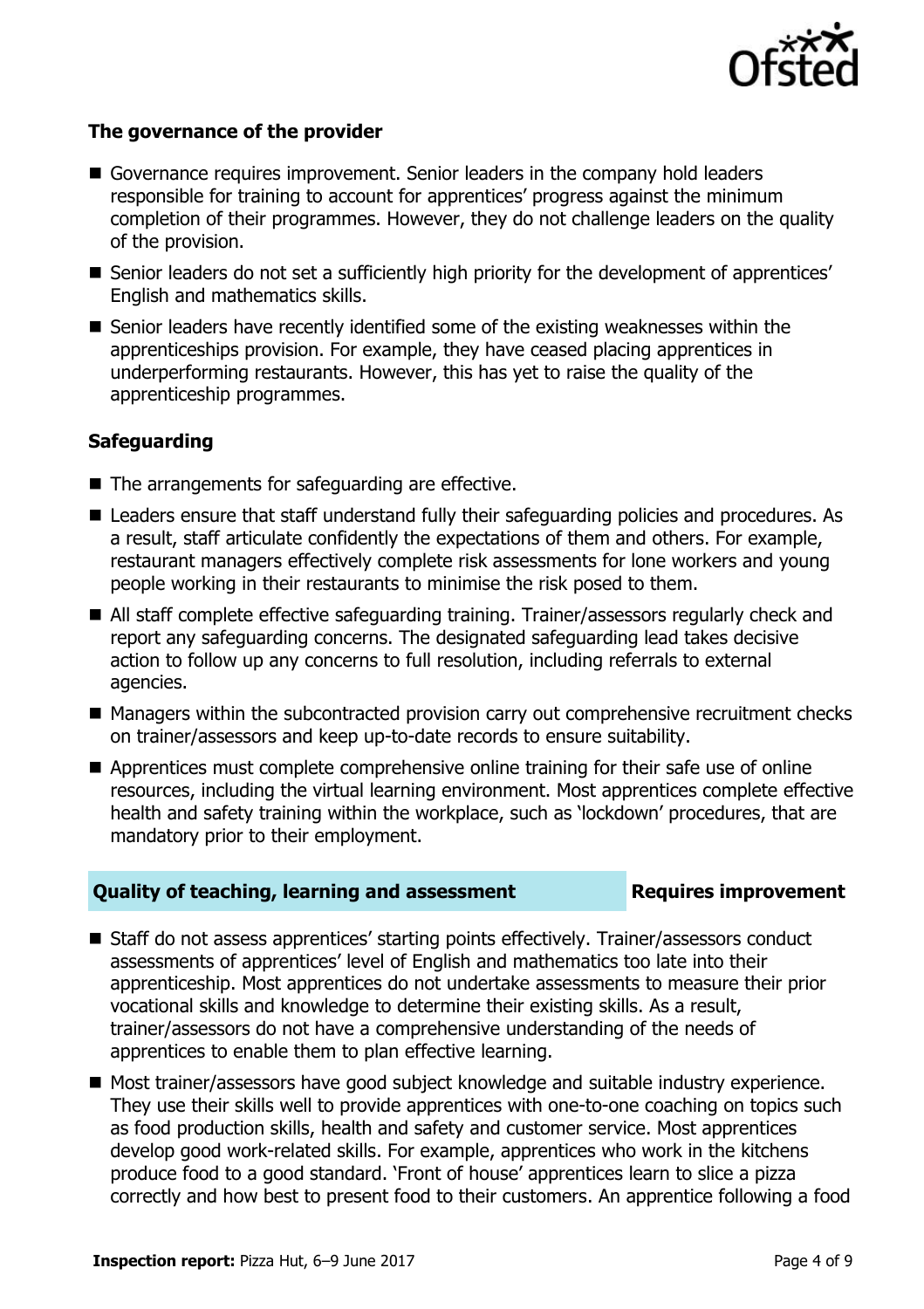

production programme gained effective 'front of house' skills by learning how to present starters and main meals and suggested healthy new combinations within the salad section of the restaurant.

- The teaching of English and mathematics functional skills is not well planned. For example, the resources that most trainer/assessors use are of poor quality and are unattractive. English and mathematics materials do not take into account the vocational subjects and job-related tasks and activities to help apprentices' understanding. As a result, apprentices do not appreciate the importance of good skills in English and mathematics at work, and consequently make slow progress in their learning.
- Almost all apprentices complete online learning modules that provide them with good knowledge of key job activities such as service of drinks and desserts, and understanding of food production and allergens contained within food items.
- Most trainer/assessors do not plan suitable learning activities to enhance apprentices' understanding of theoretical concepts. Most apprentices do not deepen and extend their knowledge and skills beyond the minimum requirements of the qualifications.
- Trainer/assessors ensure that assessment of apprentices' practical skills meets the required standards. They enable apprentices to demonstrate sufficient knowledge to the correct standards. For example, most 'front of house' apprentices demonstrate good skills in working the tills, knowledge of food products and stock payment handling. Most trainer/assessors provide good-quality verbal feedback to apprentices and enable them to understand how to improve the standards of their work. However, written feedback lacks sufficient detail to ensure that they can improve their work.
- Managers and trainer/assessors review apprentices' progress regularly but only towards the minimum requirements of the qualifications. As a result, apprentices understand well the progress they make towards their qualifications. However, the targets that trainer/assessors set apprentices focus solely on the completion of units and assessments and do not challenge apprentices to excel.
- Most trainer/assessors and restaurant managers do not work collaboratively to coordinate apprentices' on- and off-the-job training. Most restaurant managers assess effectively apprentices' competence in these skills. However, this job-related learning and assessment does not inform the evaluation of apprentices' progress during reviews or set actions for further improvement.

### **Personal development, behaviour and welfare <b>Requires improvement**

- Too many apprentices either do not understand or are not well enough prepared for the demands of their apprenticeship programmes or the requirements for the on- and off-the job training. Apprentices do not develop the necessary resilience to complete their programmes.
- Most apprentices are confident and demonstrate effectively their technical skills and abilities. They articulate eloquently their responsibilities, their role within their teams and perform tasks adeptly to add value to their employers' business. The vast majority of apprentices behave well, are polite and demonstrate high levels of professional occupational standards when working with members of their team and customers. Most apprentices attend regularly and are punctual to work.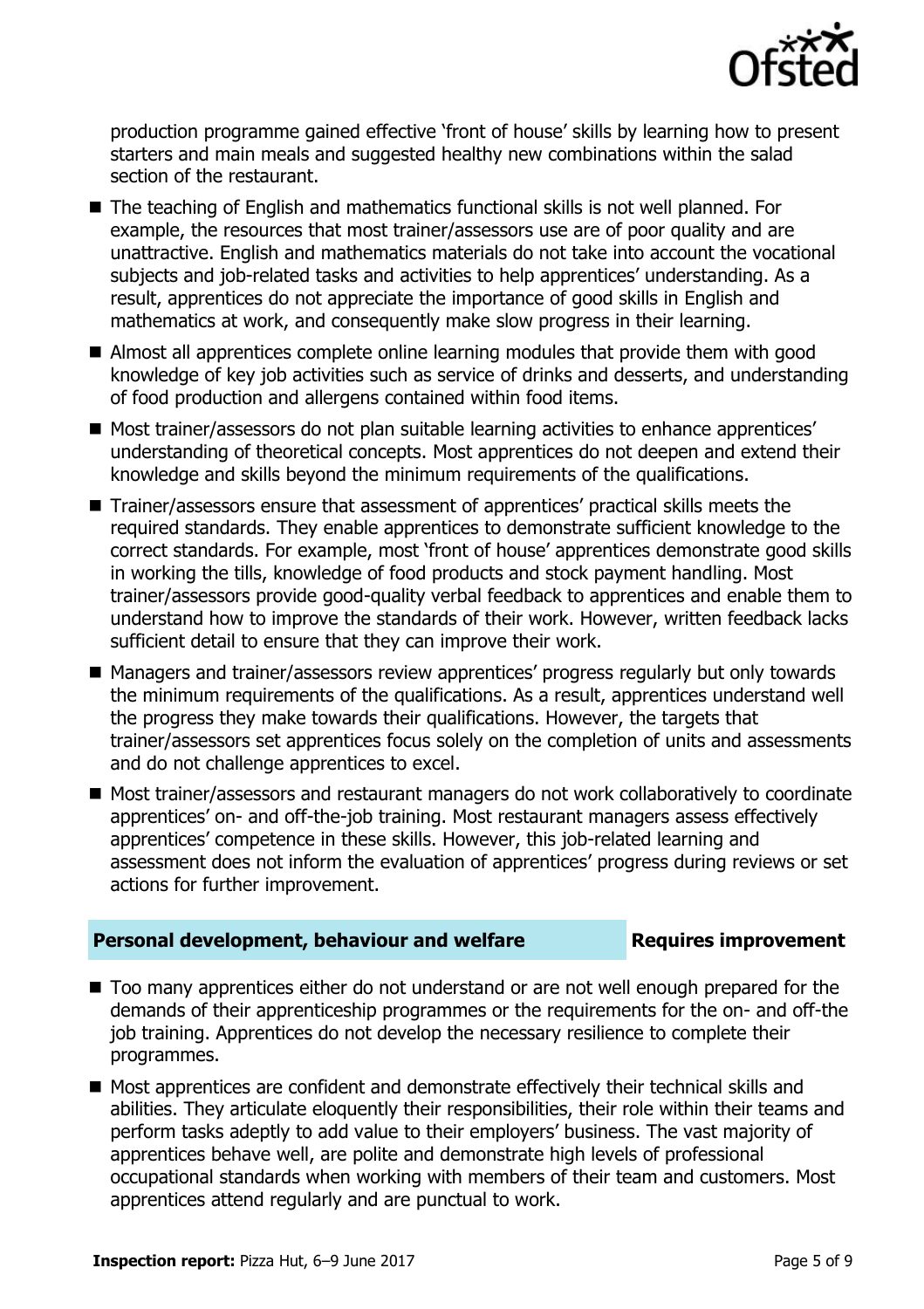

- **A** Apprentices work well as team members and contribute effectively to the business. They frequently suggest new ideas and participate in team meetings. Most apprentices take up a wide range of responsibilities in both 'front of house' and in the kitchens. This allows them to cover staff absences and acquire a broad range of skills to help them contribute to all aspects of work within restaurants. A few apprentices take on extra responsibilities, for example an apprentice was responsible for promoting the restaurant online application to customers.
- Apprentices feel safe and are safe. They know whom to contact should they wish to raise any safety or welfare concerns.

#### **Outcomes for learners Requires improvement**

- Most apprentices who remain on programme make good progress and develop good jobrelated skills. However, in 2015/16, the very large majority of apprentices did not achieve their qualifications and left their apprenticeship early.
- The large majority of apprentices who stayed on their programmes, and were due to complete in 2016/17, have done so within their allocated time. Most apprentices who complete their programme remain with the company. The small minority who completed in 2015/16 and left the company, have gained full-time employment within the hospitality sector.
- The standard of practical work is generally good. Apprentices gain good practical hospitality and catering skills and apply these confidently in the workplace. Apprentices' theoretical work, on the other hand, is little more than the satisfactory level needed to meet the standards required for their qualifications.
- Too few apprentices achieved their English and mathematics qualifications last year, and current apprentices make slow progress in advancing their skills and knowledge.
- Through their on-the-job training, most apprentices gain a sound understanding of food and consumer legislation, food hygiene, stock control and time management. However, a minority of apprentices, who already work for the company and then take up an apprenticeship, are not challenged to develop their skills and deepen their knowledge further.
- Leaders and managers have recently introduced programmes that adhere to the new standards for apprenticeships. The small proportion of apprentices following these programmes are making good progress and produce good standards of practical skills and theoretical work.
- The majority of apprentices following intermediate and advanced programmes demonstrate good practical skills. However, their theoretical work is no more than the requirements of the qualification.
- Most apprentices demonstrate good understanding of operating in a diverse workplace, with high levels of tolerance, respect and professional occupational standards. For example, they understand the needs of those who require prayer facilities at work and how to provide good customer service when serving people who have disabilities.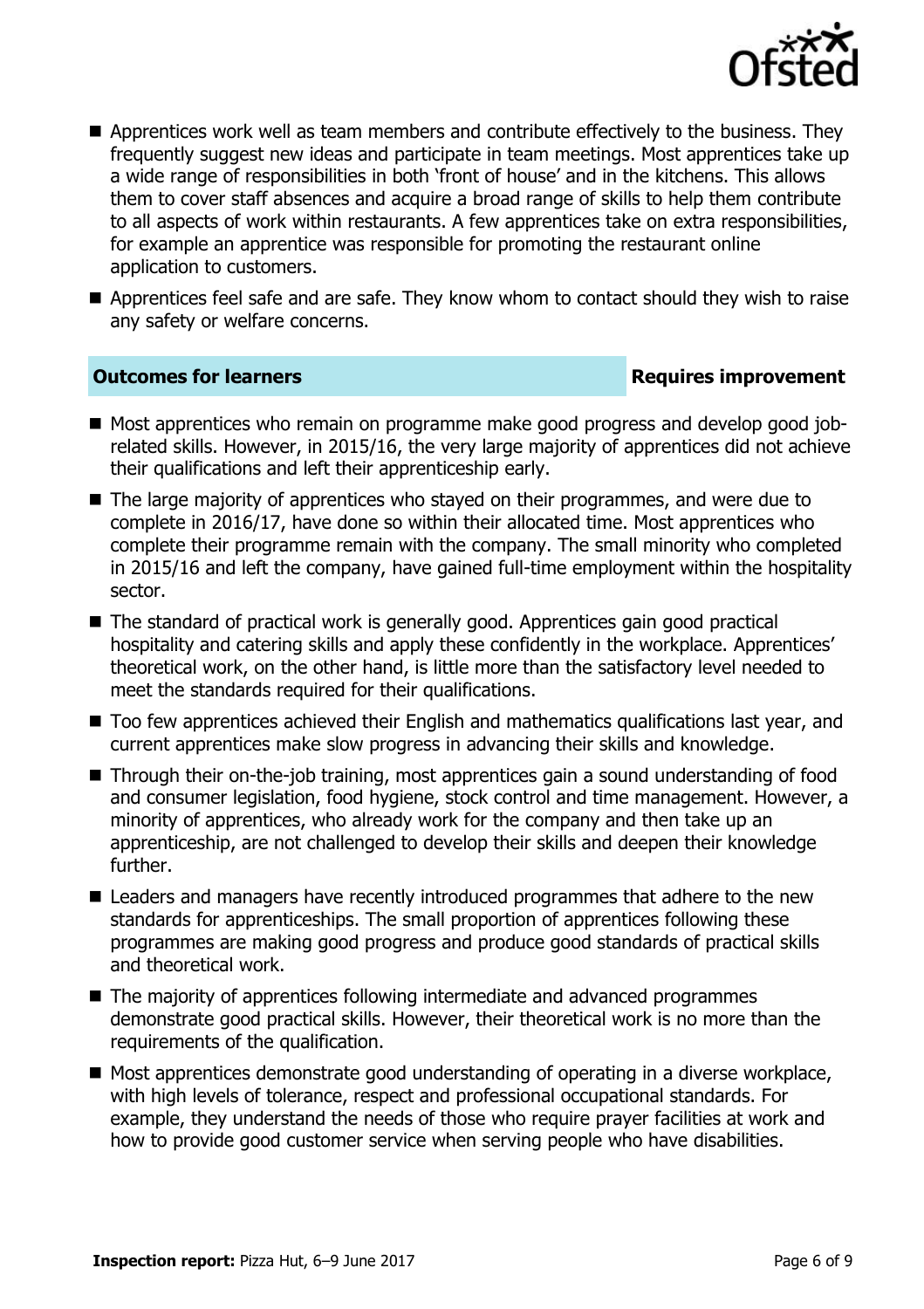

# **Provider details**

| Unique reference number                                                       | 59235                        |
|-------------------------------------------------------------------------------|------------------------------|
| Type of provider                                                              | Employer provider            |
| Age range of learners                                                         | $16 - 18/19 +$               |
| Approximate number of all<br>learners over the previous full<br>contract year | 130                          |
| Principal/CEO                                                                 | Jens Hofma                   |
| Telephone number                                                              | 07974 197804                 |
| Website                                                                       | www.pizzahurestaurants.co.uk |

# **Provider information at the time of the inspection**

| Main course or learning<br>programme level                                                      | Level 2<br>Level 1<br>or below                                                                                      |  |             | Level 3        |                                     | Level 4<br>or above |  |       |
|-------------------------------------------------------------------------------------------------|---------------------------------------------------------------------------------------------------------------------|--|-------------|----------------|-------------------------------------|---------------------|--|-------|
| Total number of learners<br>(excluding apprenticeships)                                         |                                                                                                                     |  |             |                | 16-18 19+ 16-18 19+ 16-18 19+ 16-18 |                     |  | $19+$ |
| Number of apprentices by<br>apprenticeship level and age                                        | Intermediate                                                                                                        |  | Advanced    |                | Higher                              |                     |  |       |
|                                                                                                 | $16 - 18$<br>24                                                                                                     |  | $19+$<br>16 | $16 - 18$<br>3 | $19+$<br>16                         | $16 - 18$           |  | $19+$ |
| Number of traineeships                                                                          | $16 - 19$<br>$19+$                                                                                                  |  |             |                | Total                               |                     |  |       |
| Number of learners aged 14 to<br>16                                                             |                                                                                                                     |  |             |                |                                     |                     |  |       |
| Number of learners for whom<br>the provider receives high-<br>needs funding                     |                                                                                                                     |  |             |                |                                     |                     |  |       |
| Funding received from:                                                                          | Education & Skills Funding Agency                                                                                   |  |             |                |                                     |                     |  |       |
| At the time of inspection, the<br>provider contracts with the<br>following main subcontractors: | Performance Learning Group<br>Davic House<br>Unit 3 The Maltings, Station Road<br>Sawbridgeworth<br><b>CM21 9JE</b> |  |             |                |                                     |                     |  |       |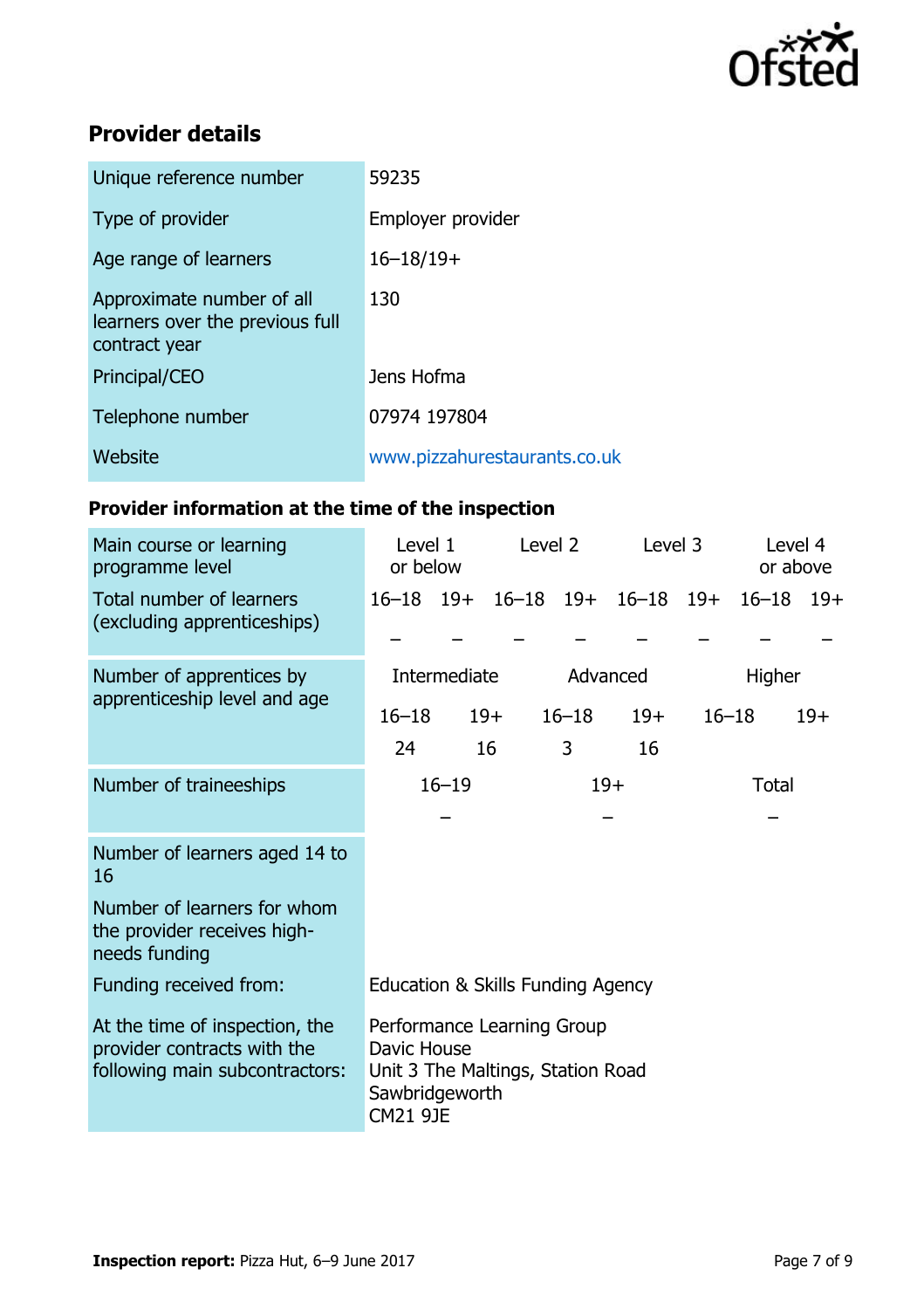

# **Information about this inspection**

The inspection team was assisted by the learning and development manager, as nominee. Inspectors took account of the provider's most recent self-assessment report and development plans, and the previous inspection report. Inspectors used group and individual interviews, telephone calls and online questionnaires to gather the views of learners and employers; these views are reflected within the report. They observed learning sessions, assessments and progress reviews. The inspection took into account all relevant provision at the provider.

#### **Inspection team**

| Harpreet Nagra, lead inspector | Her Majesty's Inspector |  |  |  |
|--------------------------------|-------------------------|--|--|--|
| <b>Gary Adkins</b>             | Ofsted Inspector        |  |  |  |
| Barbara Hughes                 | <b>Ofsted Inspector</b> |  |  |  |